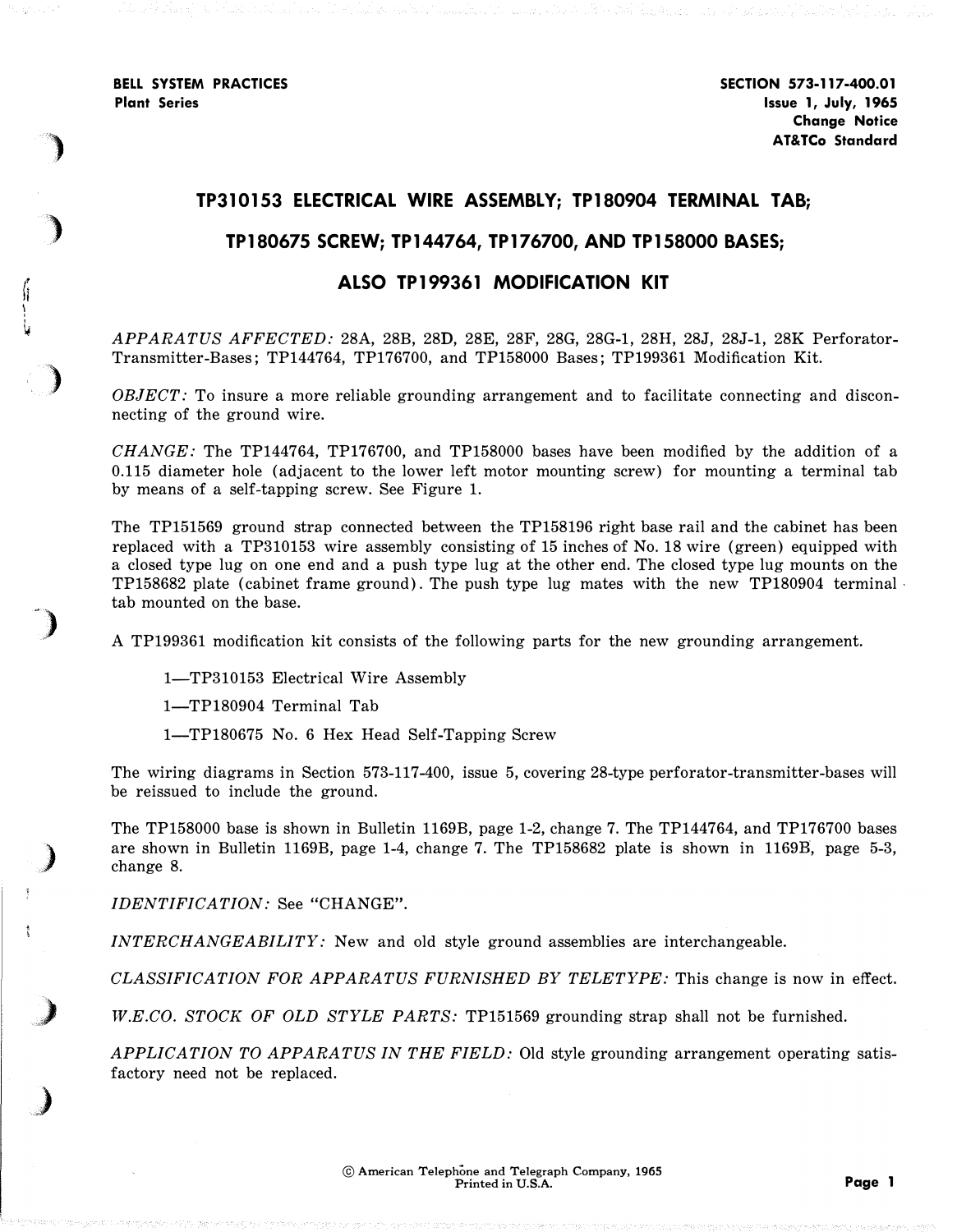## SECTION 573-117-400.01

APPLICATION AT W.E.CO. DIST. HOUSE REPAIR SHOPS: All units shall be equipped with the new grounding arrangement if parts involved require replacement or if units are disassembled for other new grounding arrangement if parts involved require replacement or if units are disassembled for other reasons.

 $\bigcap$ 

 $\epsilon$ 

,

 $\blacksquare$ 

 $\overline{\mathbb{C}}$